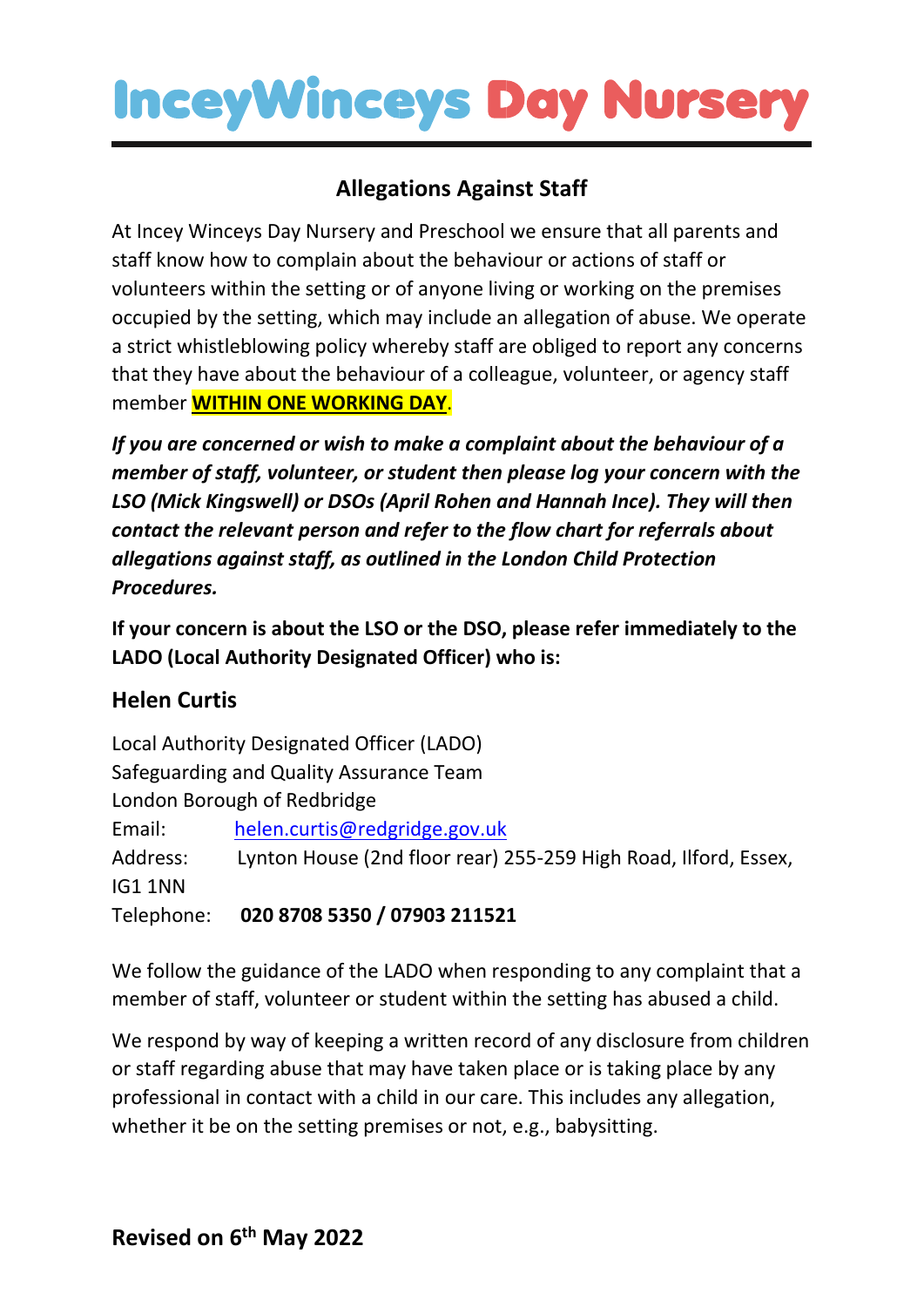# **InceyWinceys Day Nurse**

We refer any such complaint immediately (WITHIN ONE WORKING DAY) to the LADO to investigate.

We will follow advice from the LADO as to whether OFSTED needs to be informed and will co-operate fully with providing necessary details to them.

We will cooperate entirely with any investigation carried out by the LADO, which may also be in conjunction with the police.

Where it is agreed with the LADO and relevant authorities that it is appropriate to do so, the Manager will suspend the member of staff on full pay, or the volunteer or student, for the duration of the investigation. This is not an indication of admission that the alleged incident has taken place but is to protect the staff as well as the children and families throughout the process.

#### **Disciplinary Action**

If a member of staff or a volunteer is dismissed from the setting because of misconduct relating to a child, we notify the Independent Safeguarding Board (ISA) so that the name of the person dismissed may be included on the Protection of Children and Vulnerable Adults Barred List.

#### **Training**

We seek out training opportunities for all adults involved in the setting to ensure that they may recognise the signs and signals of possible physical abuse, emotional abuse, sexual abuse and neglect and ensure that they are aware of the local authority guidelines for making referrals. We also ensure that all staff know the procedures for reporting their concerns in the setting.

#### **Premises**

The open layout of the nursery mostly allows for constant supervision, and all staff are aware to be alert if they are suspicious about the actions of another person within the nursery. We have CCTV throughout the play areas in the nursery and where possible we can use this footage to further investigate the allegation and if required, we will provide the footage to the police.

We also ensure the staff are aware of that they have a personal responsibility for safeguarding themselves against allegations by following procedures including the proper recording of existing injuries, accidents, medication